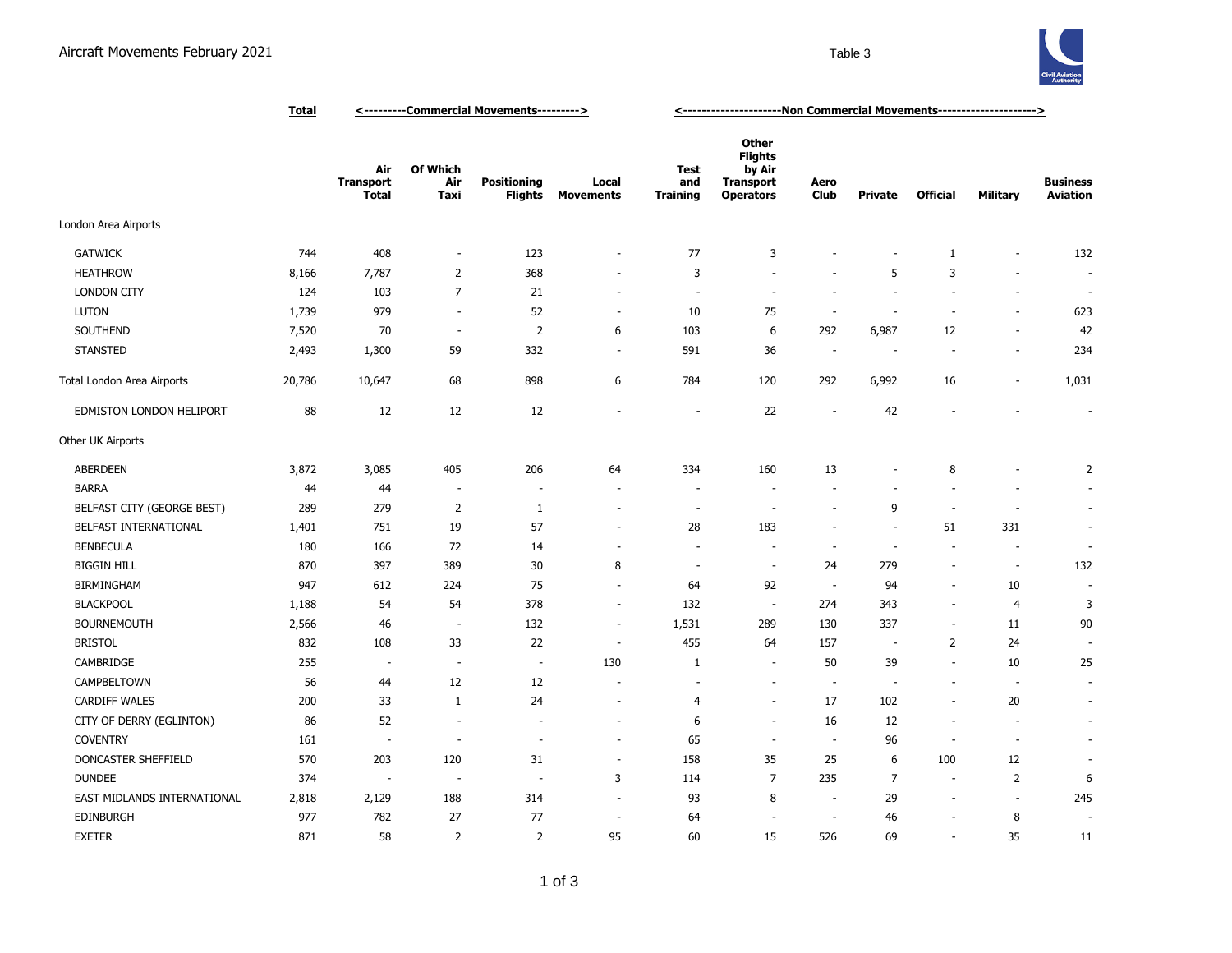

**Total <---------Commercial Movements---------> <---------------------Non Commercial Movements--------------------->**

|                                                 |        | Air<br><b>Transport</b><br><b>Total</b> | <b>Of Which</b><br>Air<br>Taxi | <b>Positioning</b><br><b>Flights</b> | Local<br><b>Movements</b> | <b>Test</b><br>and<br><b>Training</b> | Other<br><b>Flights</b><br>by Air<br><b>Transport</b><br><b>Operators</b> | Aero<br>Club             | Private                  | <b>Official</b>          | <b>Military</b>          | <b>Business</b><br><b>Aviation</b> |
|-------------------------------------------------|--------|-----------------------------------------|--------------------------------|--------------------------------------|---------------------------|---------------------------------------|---------------------------------------------------------------------------|--------------------------|--------------------------|--------------------------|--------------------------|------------------------------------|
| Other UK Airports                               |        |                                         |                                |                                      |                           |                                       |                                                                           |                          |                          |                          |                          |                                    |
| <b>GLASGOW</b>                                  | 965    | 527                                     | 35                             | 79                                   | 5                         | 58                                    | 205                                                                       | 72                       | ÷                        | $\overline{\phantom{a}}$ | 11                       | 8                                  |
| <b>GLOUCESTERSHIRE</b>                          | 2,156  | 5                                       | 5                              | 14                                   | 99                        | 1,001                                 | 54                                                                        | 562                      | 396                      | $\sim$                   | 8                        | 17                                 |
| <b>HAWARDEN</b>                                 | 603    | $\overline{\phantom{a}}$                | $\overline{\phantom{a}}$       | $\overline{\phantom{a}}$             | 84                        | 36                                    | 71                                                                        | 98                       | 133                      | $\overline{\phantom{a}}$ | 154                      | 27                                 |
| <b>HUMBERSIDE</b>                               | 371    | 160                                     | 3                              | 72                                   | $\sim$                    | 52                                    | 51                                                                        |                          | 6                        | ÷,                       | 24                       | 6                                  |
| <b>INVERNESS</b>                                | 591    | 295                                     | 230                            | 136                                  | 24                        | 118                                   | 2                                                                         | $\overline{\phantom{a}}$ | 6                        | $\sim$                   | 4                        | 6                                  |
| <b>ISLAY</b>                                    | 68     | 53                                      | $\overline{7}$                 | 7                                    | $\sim$                    | $\overline{\phantom{a}}$              | $\sim$                                                                    | $\sim$                   | 8                        | $\overline{a}$           | $\overline{\phantom{a}}$ | $\sim$                             |
| ISLES OF SCILLY (ST.MARYS)                      | 164    | 146                                     | $\overline{2}$                 | $\sim$                               | $\sim$                    | 6                                     | $\overline{\phantom{a}}$                                                  |                          | 10                       | $\overline{2}$           |                          | $\sim$                             |
| KIRKWALL                                        | 655    | 565                                     | 100                            | 43                                   | $\sim$                    | 20                                    | 22                                                                        | $\overline{\phantom{a}}$ | 5                        | $\overline{\phantom{a}}$ |                          | $\sim$                             |
| LANDS END (ST JUST)                             | 250    | 204                                     | 58                             | $\overline{\phantom{a}}$             | 10                        | 26                                    | $\overline{\phantom{a}}$                                                  |                          | $\overline{7}$           | ÷,                       | 3                        | $\blacksquare$                     |
| <b>LEEDS BRADFORD</b>                           | 195    | 44                                      | 14                             | 15                                   | $\sim$                    | 83                                    | 5                                                                         | $\overline{\phantom{a}}$ | 46                       | $\overline{a}$           | 2                        | $\sim$                             |
| LERWICK (TINGWALL)                              | 48     | 39                                      | 18                             | 9                                    | $\sim$                    | $\sim$                                | $\sim$                                                                    | $\sim$                   | $\sim$                   | $\overline{\phantom{a}}$ | $\sim$                   | $\overline{\phantom{a}}$           |
| LIVERPOOL (JOHN LENNON)                         | 487    | 205                                     | 26                             | 51                                   | $\sim$                    | 31                                    | 5                                                                         | 131                      | 47                       | ÷.                       | 2                        | 15                                 |
| <b>LYDD</b>                                     | 70     | <b>.</b>                                | $\sim$                         | $\sim$                               | $\sim$                    | 6                                     | ÷                                                                         |                          | 10                       | 54                       | $\sim$                   | ÷                                  |
| <b>MANCHESTER</b>                               | 1,400  | 953                                     | $\mathbf{1}$                   | 167                                  | $\sim$                    | 151                                   | 11                                                                        |                          | $\overline{\phantom{a}}$ | $\sim$                   | $\overline{\phantom{a}}$ | 118                                |
| <b>NEWCASTLE</b>                                | 452    | 134                                     | 3                              | 5                                    | $\overline{\phantom{a}}$  | 27                                    | $\overline{\phantom{a}}$                                                  | $\overline{\phantom{a}}$ | 194                      | 82                       | 10                       | ٠                                  |
| NEWQUAY                                         | 1,877  | 190                                     | 190                            | $\overline{4}$                       | $\overline{\phantom{a}}$  | 279                                   | 78                                                                        | $\overline{\phantom{a}}$ | 75                       | $\overline{\phantom{a}}$ | 1,225                    | 26                                 |
| <b>NORWICH</b>                                  | 1,633  | 679                                     | 3                              | 257                                  | 291                       | 65                                    | 24                                                                        | 153                      | 160                      | $\sim$                   | 4                        | $\sim$                             |
| OXFORD (KIDLINGTON)                             | 4,018  | 13                                      | 13                             | 128                                  | $\mathbf{1}$              | 3,334                                 | $\overline{\phantom{a}}$                                                  | $\overline{\phantom{a}}$ | 426                      | $\overline{a}$           | 4                        | 112                                |
| <b>PRESTWICK</b>                                | 634    | 68                                      | $\sim$                         | 30                                   | $\sim$                    | 164                                   | $\overline{\phantom{a}}$                                                  | 91                       | 98                       | $\overline{\phantom{a}}$ | 183                      | $\sim$                             |
| SHOREHAM                                        | 1,199  | $\overline{a}$                          | $\overline{\phantom{a}}$       | 6                                    | 46                        | 847                                   | 69                                                                        | 60                       | 149                      | $\overline{2}$           | 18                       | $\overline{2}$                     |
| SOUTHAMPTON                                     | 136    | 59                                      | $\overline{2}$                 | 30                                   | $\sim$                    | $\mathbf{1}$                          | 8                                                                         | $\overline{\phantom{a}}$ | $\overline{\phantom{a}}$ | $\overline{\phantom{a}}$ | 2                        | 36                                 |
| <b>STORNOWAY</b>                                | 338    | 256                                     | 160                            | 10                                   | 19                        | 51                                    | ÷.                                                                        |                          | ÷                        | ٠                        | 2                        | $\overline{\phantom{a}}$           |
| <b>SUMBURGH</b>                                 | 954    | 611                                     | 86                             | 83                                   | 23                        | 75                                    | 160                                                                       |                          | $\overline{2}$           | ÷,                       |                          | $\overline{\phantom{a}}$           |
| <b>TEESSIDE INTERNATIONAL</b><br><b>AIRPORT</b> | 552    | 135                                     | 2                              | 13                                   | $\sim$                    | 29                                    | 307                                                                       | 32                       | $\overline{4}$           | ä,                       | 32                       | ÷.                                 |
| <b>TIREE</b>                                    | 69     | 68                                      | 9                              | 1                                    | $\overline{\phantom{a}}$  | $\overline{\phantom{a}}$              | $\overline{\phantom{a}}$                                                  |                          | $\sim$                   |                          |                          | $\overline{\phantom{a}}$           |
| WICK JOHN O GROATS                              | 122    | 13                                      | 13                             | 31                                   | $\overline{\phantom{a}}$  | 50                                    | 8                                                                         | $\overline{\phantom{a}}$ | 20                       |                          |                          | $\overline{\phantom{a}}$           |
| Total Other UK Airports                         | 38,564 | 14,265                                  | 2,528                          | 2,566                                | 902                       | 9,619                                 | 1,933                                                                     | 2,666                    | 3,270                    | 301                      | 2,155                    | 887                                |
| Total All Reporting UK Airports                 | 59,438 | 24,924                                  | 2,608                          | 3,476                                | 908                       | 10,403                                | 2,075                                                                     | 2,958                    | 10,304                   | 317                      | 2,155                    | 1,918                              |